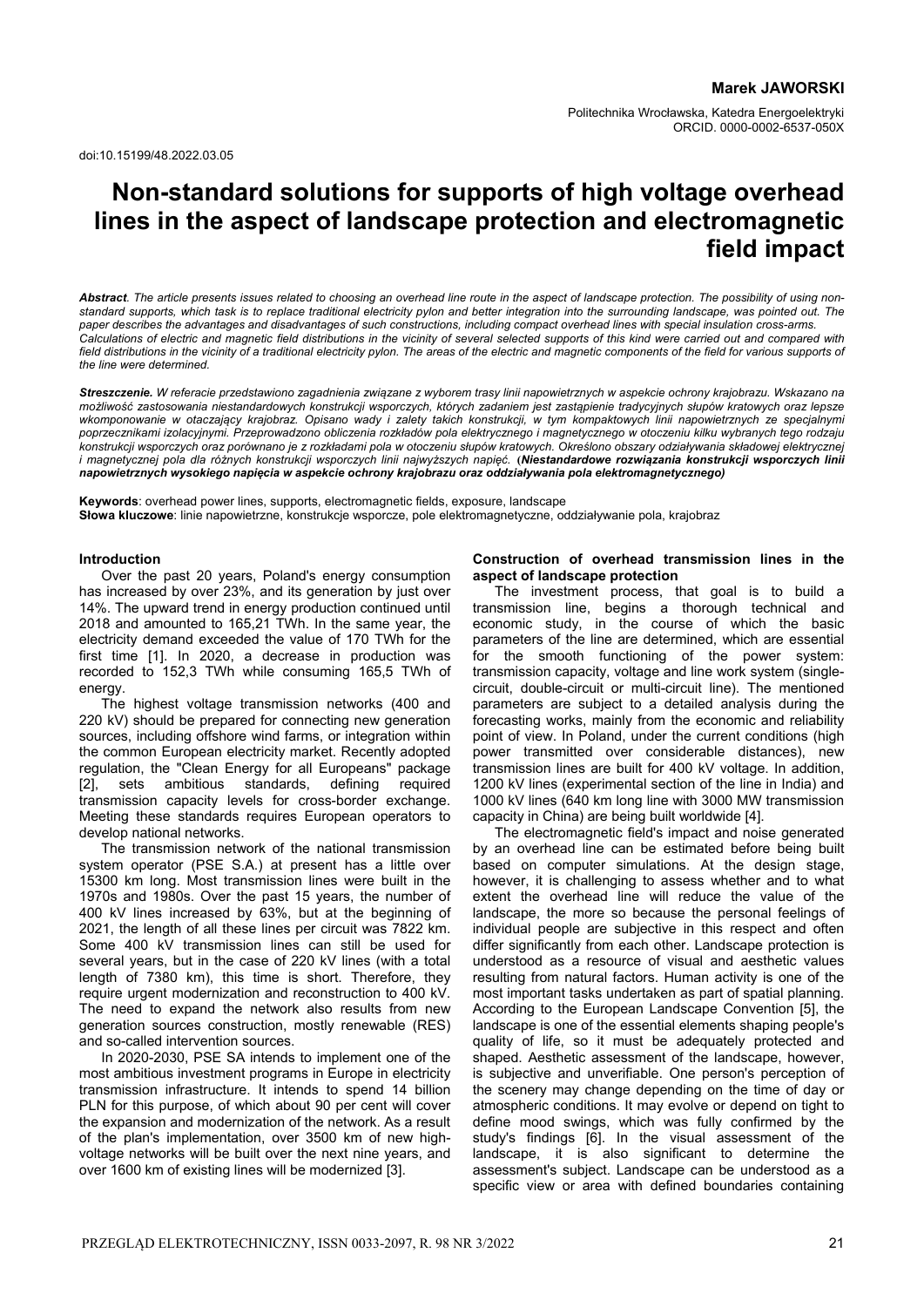many views. Despite the methodological difficulties, there have been more or less successful research attempts to evaluate geographical space aesthetics and visual attractiveness for years. One of them is the valorization of assessing Polish mesoregions' visual attractiveness based on the assessment of the relief, surface water, and vegetation [7].

The use of overhead high voltage lines has been and remains the dominant way of transmitting electricity. Overhead transmission lines have permanently become surroundings part and a widespread element of the cultural environment, both in Poland and worldwide. Despite this universality, overhead line pylons are considered a spatial element that reduces protected areas' landscape values to the greatest extent [6]. They are also usually the worstrated anthropogenic element of the cultural landscape. These steel traditional electricity pylons with heights from 30 m (Y25, F series) to about 80 m (E33 series), visible from a distance of several kilometres, affect the landscape quite negatively.

This article presents several custom support structures that are already or may be used to construct new overhead power lines. In addition, the levels of electric and magnetic fields produced by such lines were also assessed and compared with the values of fields generated in the vicinity of existing overhead lines. The application of these innovative solutions may, according to the author, lead to increased social acceptance during the construction of overhead lines.

### **Innovative solutions for supports of overhead lines**

 Over the past dozen or so years, many innovative support structure designs have been created to construct overhead lines. These issues became the topic of meeting representatives of 17 countries as part of the CIGRE Studies Committee. The B2-08 Working Group's work ended with the publication in February 2010 of the CIGRE TB Technical Brochure No. 416 [8] and a 64-page annexe a few months later [9]. The publication [9] presents numerous photos of non-standard support structures erected in Denmark, Finland, France, and Iceland, which were supposed to be more visually attractive and better blend in with the surrounding landscape. Notably, the works of a Danish architectural and design company founded in 1994 by Erik Bystrup [10]. The company's projects focus on aesthetics, functionality, economics, and ecology. In 2001, a structure called Design Pylon (Fig. 1a) designed by Bystrup received the first prize in an international competition organized by Energinet - the Danish national operator of the electricity and natural gas transmission system. In 2006, a 27-kilometre section of the overhead line was built in Denmark using 80 Design Pylon poles. The advantage of these columns was to limit visual interference in the landscape. The pole has been reduced to a few simple elements, and the pole's height does not exceed 31.5 m.

 Another solution for the double-circuit line is Eagle pylon designed by Bystrup (Fig. 1b). It uses Eagle series columns that a double-circuit 400 kV line with a length of approx. 175 km was built in Denmark in 2014, which replaced the singlecircuit line. This line now forms the mainstay of the Danish transmission network, connecting Germany with Norway and Sweden.

 The Bystrup company offers a range of other support designs. These include Sky Pylon, that surface is clad with polished stainless steel [10,11]. Therefore, the pole blends into the surroundings and reflects the landscape, sky, and light. In addition, reducing the distance to 6 m between the phases enabled the pole's design in which all phases are

suspended in one horizontal plane, and its height does not exceed 29.1 m.

 A few years ago, Bystrup's research and development team designed a pylon to introduce a new transmission line industry era. The pylon is made entirely of composite materials with a pair of arms to which two 400 kV lines can be attached [10,11]. The shaft of the pole is attached to a monopole driven into the ground. This pole can be folded in place and erected in one day. Its mass constitutes about 30% of the mass of traditional steel lattice columns. It can be transported by helicopter and set up using light equipment. A 22.5 m high composite pole prototype was created in cooperation with the Danish Technical University and Aalborg University [11].



Fig.1. Scheme of innovative electricity pylons (a) the Design Pylon, (b) the Eagle Pylon, based on data from [10,11]

In 2011, the Royal Institute of British Architects (RIBA), Department of Energy and Climate Change (DECC), and National Grid in the United Kingdom announced a competition to design pylons of the future to replace worn steel supports [10]. The T-Pylon design developed by the Danish company Bystrup won the international competition. The pole is T-shaped and resembles a street lamp (Fig. 2a). The first constructions of these poles were erected in 2015 at the National Grid training academy in Eakring, Nottinghamshire. The approx. 35 m high T-pylon has an estimated service life of 80 years. These poles will be used to construct new overhead lines in Great Britain.

All support structures presented above are based on monopole solutions. However, the experience of Denmark and Great Britain [10] in the construction of such lines and the opinions carried out among the population prove the community's increased acceptance of the construction of overhead lines with non-standard supports.



Fig.2. Scheme of innovative electricity pylons (a) the T-Pylon, (b) monopole pylon, (c) compact monopole pylon, based on data from [10.11]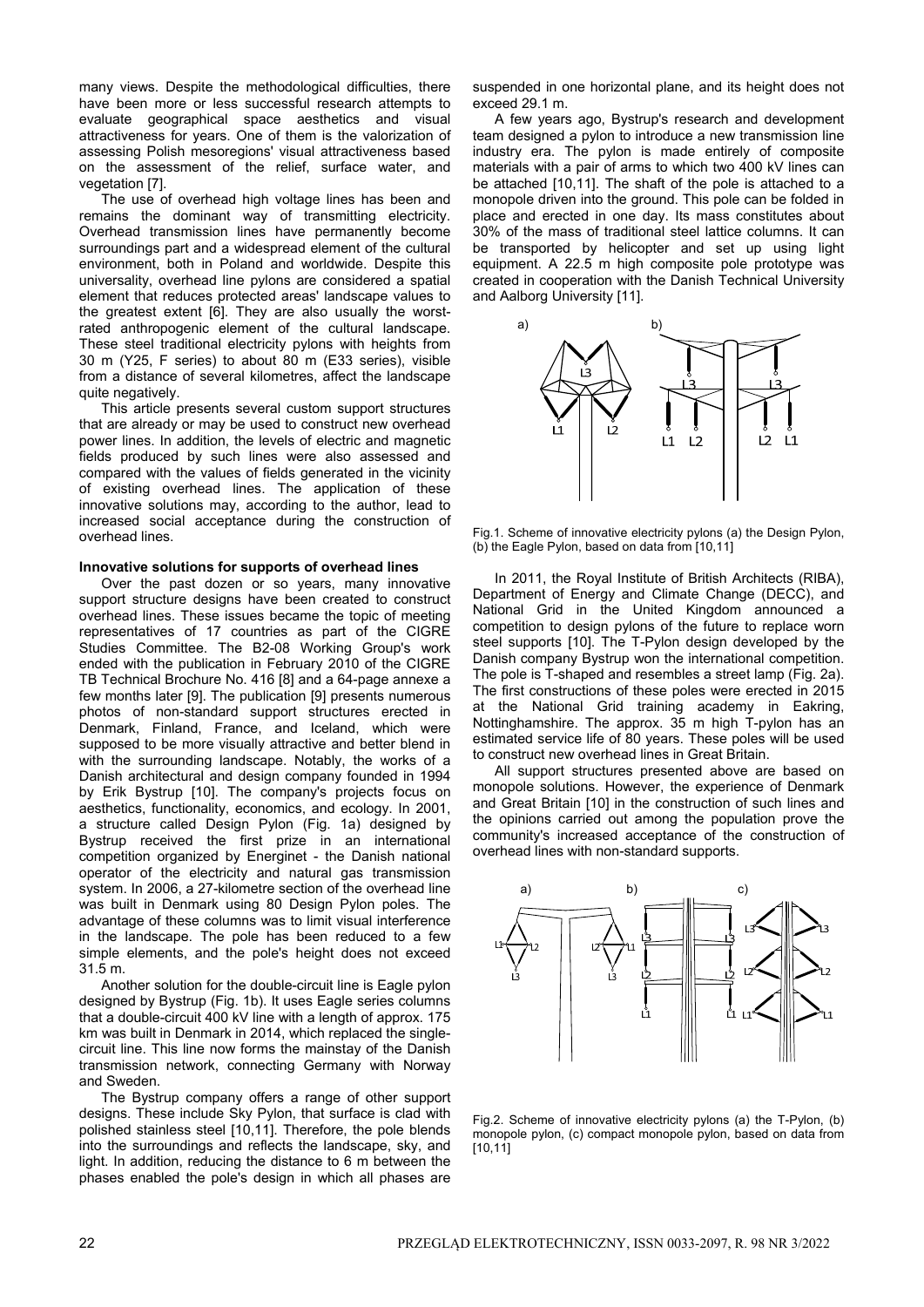Thousands of kilometres of lines have been built around the world using monopole poles. These constructions also appeared in Poland, but mainly in 110 and 220 kV lines. So far, the only 400 kV line made on monopole supports is the Pasikurowice-Wrocław line with a length of about 48 km [12]. On one section, this line was built as a single-circuit  $400$  kV, and on the other as a three-circuit, 1x400 kV + 2x110 kV.

In European countries, compact lines are often used. Compact lines are those in which the dimensions have been minimized while maintaining all required mechanical and electrical parameters. It became possible due to eliminating traditional pylons' cross members and their replacement with insulating cross members. Composite insulators made of glass fibre reinforced epoxy resin are most commonly used as insulating elements of the crossbeams. The first crossbar solutions using composite insulators for 400 kV were developed in 1997 by Pfisterer [13]. Pfisterer offers the third generation of insulating crossbars to construct the highest voltage compact lines, which with their parameters, ensure both electrical and mechanical safety for voltages up to 525 kV [13].

Many monopole support designs in the world are made of concrete or steel, adapted to compact lines. One of the suggestions is a pylon called (The Needle) [13].

## **Calculation of distributions of electric and magnetic fields in the vicinity of 400 kV lines**

 All the electromagnetic field distributions presented in this chapter have been prepared based on the PolE-M v.1.0.2.0 computer program developed by the article's author. The algorithm used in the program is based on the superposition and mirroring method.

 The PolE-M software enables calculations and distributions of the electric and magnetic field intensity in a cross-section perpendicular to the axis of a line equipped with up to 16 wires. In this way, the electric and magnetic field levels that may occur in the vicinity of overhead lines built using traditional and non-standard supports were checked and compared. The calculations were made for single-circuit 400 kV lines made on Y25, W33, Design Pylon (Fig.1a), and double-circuit 400 kV lines made on E33, T-Pylon (Fig.2a), Eagle Pylon (Fig. 1b), and monopole series support with metal (Fig.2b) and insulating crossbars (Fig.2c).

 All calculations have been made for the most unfavourable operating conditions of the power lines. The maximum voltage, the maximum load of the line conductors, and the conductors' minimum distance from the ground were assumed. In order to be able to compare the obtained field distributions in the vicinity of different lines, the following assumptions were made in the PolE-M program:

- conductors suspension coordinates according to the series and type of pylons,
- minimum distance from phase conductors to earth  $h_{min}$  = 10.0 m (the most common distance between conductors and ground when designing a 400 kV line in Poland)
- maximum line operating voltage  $U_{\text{max}}$  = 420 kV (maximum value of the voltage on the lines of 400 kV,
- for single-circuit lines steel-aluminium conductors type 2xAFL-8 525 mm<sup>2</sup>, with a diameter of 3.15 cm and a maximum load of circuit 2500 A,
- for double-circuit lines steel-aluminium conductors type  $3x$ AFL-8 350 mm<sup>2</sup> with a diameter of 2.61 cm and a maximum load of circuit 2500 A,
- for double-circuit lines, the calculations were made for two different phase systems: symmetrical and opposite.

 The list of calculated maximum electric and magnetic field strengths that occur in the vicinity of 400 kV singletrack lines is in Tab.1, during the corresponding electric field strength distributions in Fig.3a and magnetic field - in Fig.3b. The calculated values were compared with the Polish regulations concerning the protection against the electromagnetic field in the environment.

Table 1. Calculated maximum values of electrical and magnetic field existing in the vicinity of single-circuit 400 kV line

| lield existing in the vicinity of single-circuit 400 KV line |                |                |              |  |
|--------------------------------------------------------------|----------------|----------------|--------------|--|
| Series<br>supports                                           | The maximum    | The maximum    | The width of |  |
|                                                              | value of       | value of       | the area in  |  |
|                                                              | electric field | magnetic field | which        |  |
|                                                              | intensity      | intensity      | $E > 1$ kV/m |  |
|                                                              | $E$ (kV/m)     | H (A/m)        |              |  |
| Y25                                                          | 7.11           | 46,6           | ± 32 m       |  |
| W33                                                          | 7.54           | 44.7           | ± 29 m       |  |
| Design<br>Pylon                                              | 6.74           | 41,0           | ± 25 m       |  |



Fig. 3. The electric field intensity distributions in the vicinity of three 400 kV single-circuit lines, at the most adverse operating conditions of the line  $(U_{\text{max}}=420 \text{ kV})$ 



Fig. 4. The magnetic field intensity distributions in the vicinity of three 400 kV single-circuit lines, at the most adverse operating conditions of the line  $(I_{\text{max}} = 2500 \text{ A})$ 

The list of calculated maximum electric and magnetic field strengths that occur in the vicinity of 400 kV doubletrack lines is shown in Tab.2. Figure 5 shows the distribution of electric and figure 6 - magnetic field strength in the vicinity of lines made on traditional E33 series poles, T-Pylon and Eagle Pylon, with symmetrical phase arrangement

To show that the distribution of electric and magnetic fields in the vicinity of double-track lines is influenced not only by the type of supports, resulting in a change in the geometry of the distribution of wires, but also by the arrangement of conductors, a series of calculations were carried out for double-track lines built on E33 and monopole pylons (including compact lines).